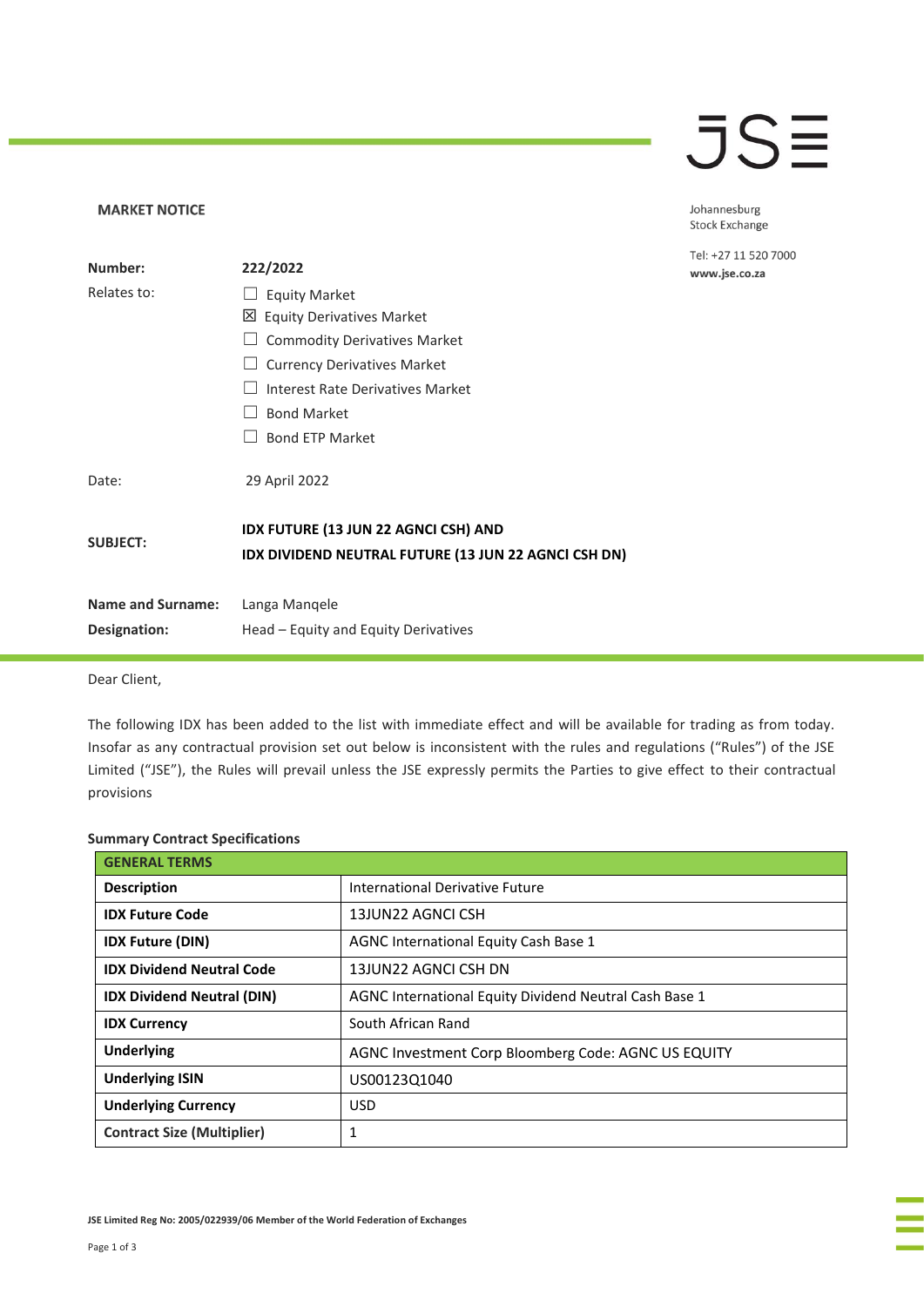# $JSE$

J,

| <b>Quotations</b>             | Price per future to two decimal places (i.e., 0.01)                              |
|-------------------------------|----------------------------------------------------------------------------------|
| <b>Minimum Price Movement</b> | R 0.01 (0.01 in the share price)                                                 |
| <b>JSE Trading Fees</b>       | IDX Futures fees as set by the exchange from time-to-time<br>JSE Price list 2022 |

| <b>MTM PROCEDURE</b>                         |                                                                                  |
|----------------------------------------------|----------------------------------------------------------------------------------|
| <b>Valuation Date and Time</b>               | Scheduled Closing Time of the JSE, which on normal JSE trading days is 17:00 hrs |
|                                              | (SAST)                                                                           |
| <b>Underling Valuation (U<sub>mtm</sub>)</b> | The level (snapshot) of the Underlying at the Valuation Time                     |
| <b>Currency Valuation (FX<sub>mtm</sub>)</b> | The level (snapshot) of the Underlying Currency at the Valuation Time            |
|                                              | expressed in Units of IDX Currency per 1 Unit of Underlying Currency             |
| MTM Level (Value $_{\text{mtm}}$ )           | The contract will be valued as follows:                                          |
|                                              | Value $_{\text{mtm}}$ = $\frac{U_{\text{mtm}}}{T}$ FX $_{\text{mtm}}$            |

| <b>EXPIRATION PROCEDURE</b>            |                                                                                 |  |
|----------------------------------------|---------------------------------------------------------------------------------|--|
| <b>Expiration Date</b>                 | 13 Jun 22, 19 Sep 22, 19 Dec 22, 13 Mar 23                                      |  |
|                                        | Further expiration dates may be added upon request                              |  |
| <b>Underlying Expiration Time</b>      | 9:30am New York Time                                                            |  |
| <b>Expiration Underlying Reference</b> | The level of the Underlying at the Underlying Expiration Time on the Expiration |  |
| $(U_{REF})$                            | Date                                                                            |  |
|                                        | As determined using the same expiration valuation method utilized for the       |  |
|                                        | expiry of standard currency futures on standard quarterly expiry dates:         |  |
|                                        | USD/Rand:                                                                       |  |
|                                        | 10 Iterations, Arithmetic average of the underlying traded spot price taken     |  |
|                                        | every 30 seconds for a period of 5 minutes, commencing at 09:55am ending at     |  |
| <b>Currency Expiration Time</b>        | 10:00am New York time.                                                          |  |
|                                        | <b>Every other Currency Pair</b>                                                |  |
|                                        | 10 Iterations, Arithmetic average of the underlying spot mid-price (of the bid  |  |
|                                        | and offer) taken every 30 seconds and crossed at every iteration with the       |  |
|                                        | USD/ZAR price for a period of 5 minutes, commencing at 09:55am ending at        |  |
|                                        | 10:00am New York time.                                                          |  |
| <b>Expiration Currency Reference</b>   | As determined using the same expiration valuation method utilized for the       |  |
| (FX <sub>REF</sub> )                   | expiry of standard currency futures on standard quarterly expiry dates. This is |  |
|                                        | expressed in Units of IDX Currency per 1 Unit of Underlying Currency            |  |
| <b>Expiration Settlement Level</b>     | The contract will be settled as follows:                                        |  |
| (Settlement REF)                       |                                                                                 |  |
|                                        | Settlement REF = UREF * FXREF                                                   |  |
| <b>Settlement Method</b>               | Cash-Settlement                                                                 |  |